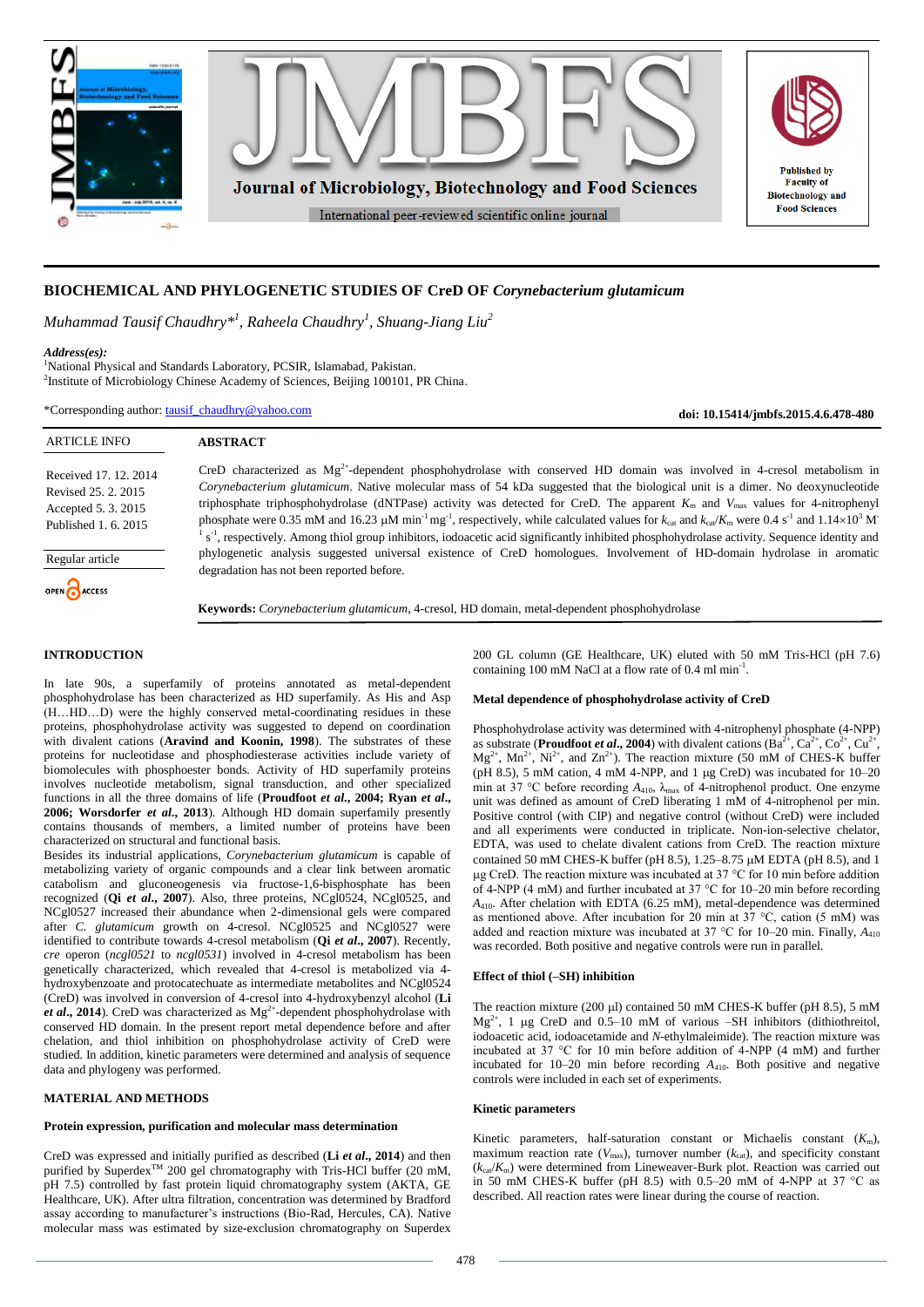#### **Hydrolase assay with deoxyribonucleotides (dNTPs)** *in vitro*

Reaction mixture (160 µl) contained 50 mM CHES-K buffer (pH 8.5), 1 mM substrate (dNTP), and  $0.1-1.0 \mu$ g CreD. After incubation for 20–30 min at 37 °C, the reaction was terminated by the addition of  $40 \mu l$  malachite green reagent (Baykov et al. 1988), and after 5 min production of inorganic phosphate (Pi) was measured as  $A_{630}$  (**Proudfoot** *et al.***, 2004**). One unit of activity was defined as 1 M of Pi produced per min.

#### **Analysis of sequence data and phylogeny**

CreD (NCgl0524) sequence (Accession No. NP599785) was obtained from GenBank. Sequence comparison and similarity search was performed using BLAST [\(http://www.ncbi.nlm.nih.gov\)](http://www.ncbi.nlm.nih.gov/). Pairwise and multiple sequence alignments were made with CLUSTAL W (**Aiyar, 2000**). Phylogenetic analysis was conducted using neighbor-joining method based on 1000 replications employing MEGA4 (**Tamura** *et al***., 2007**).

### **RESULTS AND DISCUSSION**

Subunit molecular mass of 27 kDa and native molecular mass of 54 kDa suggested that the biological unit is a dimer. This result is in accordance with reports on crystal structure and biochemical characterization of HD domain superfamily proteins. For instance, YfbR of *E. coli* is biologically active as a dimer (**Zimmerman** *et al***., 2008**), dNTPase of *Enterococcus faecalis* and human PDE4 (**Huai** *et al.***, 2003**) are biologically active as homotetramer, while dNTPase of *Thermus thermophilus* forms a homohexamer as a double ring of trimers (**Kondo** *et al***., 2007**).

Phosphohydrolase activity profile of CreD with divalent cations is shown in figure 1A. Highest activity was achieved with  $Ba^{2+}$ ,  $Ca^{2+}$  and  $Mg^{2+}$  (6.78, 6.45, and 6.78  $\mu$ M min<sup>-1</sup> mg<sup>-1</sup>, respectively) while Cu<sup>2+</sup>, Mn<sup>2+</sup>, Ni<sup>2+</sup>, and Zn<sup>2+</sup> did not support activity. Apparently, activity was still high in the absence of any cation that indicates coordination of some divalent cation with protein in its natural form when expressed in cells. Activity profile after chelation with EDTA is shown in figure 2. As indicated, activity gradually decreased with increasing EDTA concentration till 6.25  $\mu$ M where there is no further decrease. After chelation, metal dependence of CreD is shown in figure 1B. Maximum phosphohydrolase activity (7.12  $\mu$ M min<sup>-1</sup> mg<sup>-1</sup>) was achieved with Mg<sup>2+</sup>. Now activity was significantly lower with same concentrations of  $Ba^{2+}$ ,  $Ca^{2+}$ , and  $Co^{2+}$ , which was considerably high without chelation (Figure 1A). No considerable activity was observed with  $\overline{\text{Zn}}^{2+}$  and in the absence of any cation. Phosphatase activity of SurE and YjjG of *E. coli* with 4-NPP is also  $Mg^{2+}$ -dependent (**Proudfoot** *et al.*, 2004). However, these results are different with those reported for YfbR and tRNA-NT of *E. coli*, and human PDE4 where maximum activity was achieved with  $Co^{2+}$ , Ni<sup>2+</sup>, and Zn<sup>2+</sup>, respectively (Proudfoot *et al.*, 2004; Yakunin *et al.*, 2004; Xu *et al***., 2000**). Contrary to **Kondo** *et al***.** (**2007**), no dNTPase activity was observed. Cysteine residues were located at five different positions in CreD sequence  $(Cys^{47}, Cys^{85}, Cys^{138}, Cys^{159}$  and  $Cys^{182}$ ), which contain free thiol (–SH) groups. These groups might form disulfide bonds that stabilize the overall structure of protein, which in turn co-ordinates with divalent cations to confer activity. Alkylation of these groups might produce certain structural changes that resulted in partial or complete loss of activity. Figure 3 indicates that thiol groups attached to Cys residues have significant contribution towards hydrolase activity of CreD. Iodoacetic acid significantly inhibited phosphohydrolase activity (0.72  $\mu$ M minmg-1 at 1 mM concentration) while there was no apparent effect with 10 mM dithiotreitol. At 10 mM concentration, activity was fairly inhibited by *N*ethylmaleimide  $(0.76 \mu M \text{ min}^{-1} \text{ mg}^{-1})$  whereas only partially with iodoacetamide  $(3.41 \mu M \text{ min}^{-1} \text{ mg}^{-1})$ .

A plot of 1/[S] vs 1/*V* was a straight line (Lineweaver-Burk plot), where [S] and *V* were substrate concentration ( $\mu$ g  $\mu$ <sup>1</sup>) and reaction rate ( $\mu$ M min<sup>-1</sup>mg<sup>-1</sup>), respectively. The values of kinetic parameters  $K<sub>m</sub>$  and  $V<sub>max</sub>$  as indicated by the plot were 0.35 mM and 16.23  $\mu$ M min<sup>-1</sup>mg<sup>-1</sup>, respectively. The value of  $K<sub>m</sub>$ placed CreD into the "high  $K_m$ " (millimole range) group of phosphohydrolases. Enzyme having high  $K<sub>m</sub>$  requires a higher concentration of substrate to achieve *V*max. Under normal conditions, enzyme activity varies with substrate concentration, which consequently controls the rate of formation of product. An example of such proteins is haloacid dehalogenase- (HAD) like superfamily protein YjjG of *E. coli* (**Proudfoot** *et al.***, 2004**). The calculated values of  $k_{cat}$  and  $k_{\text{cat}}/K_{\text{m}}$  were 0.4 s<sup>-1</sup> and  $1.14 \times 10^3 \text{ M}^{-1} \text{ s}^{-1}$ , respectively.

Figure 4A represents the phylogenetic relationship of CreD and related HD domain phosphohydrolases from other species. Two clusters are evident from the figure. Upper cluster consists of HD domain phosphohydrolases from aerobic, non-motile, mesophilic, Gram-positive bacteria with high G+C content like *Rhodococcus wratislaviensis* (67.0 mol%), *Gordonia rhizosphera* (66.8 mol%), and *Arthrobacter crystallopoietes* (66.6 mol%). CreD belongs to this cluster with phylogenetically very close protein from *C. efficiens* YS-314 (NP737166). Lower cluster mostly contains anaerobic, mesophilic, Gram-negative bacteria of low (*Emticicia oligotrophica* DSM 17448, 36.9 mol%) to high (*Loktanella vestfoldensis*, 62.3 mol%) G+C content. Phylogenetic analysis indicates universal existence of CreD homologues.



**Figure 1** Metal dependence of phosphohydrolase activity of CreD against 4-NPP (A) before chelation and (B) after chelation with  $6.25 \mu M$  EDTA (*bars* represent the standard error of the mean)



**Figure 2** Effect of EDTA concentration on phosphohydrolase activity of CreD against 4-NPP (*bars* represent the standard error of the mean)



**Figure 3** Effect of thiol inhibition on phosphohydrolase activity of CreD against 4-NPP (*bars* represent the standard error of the mean)